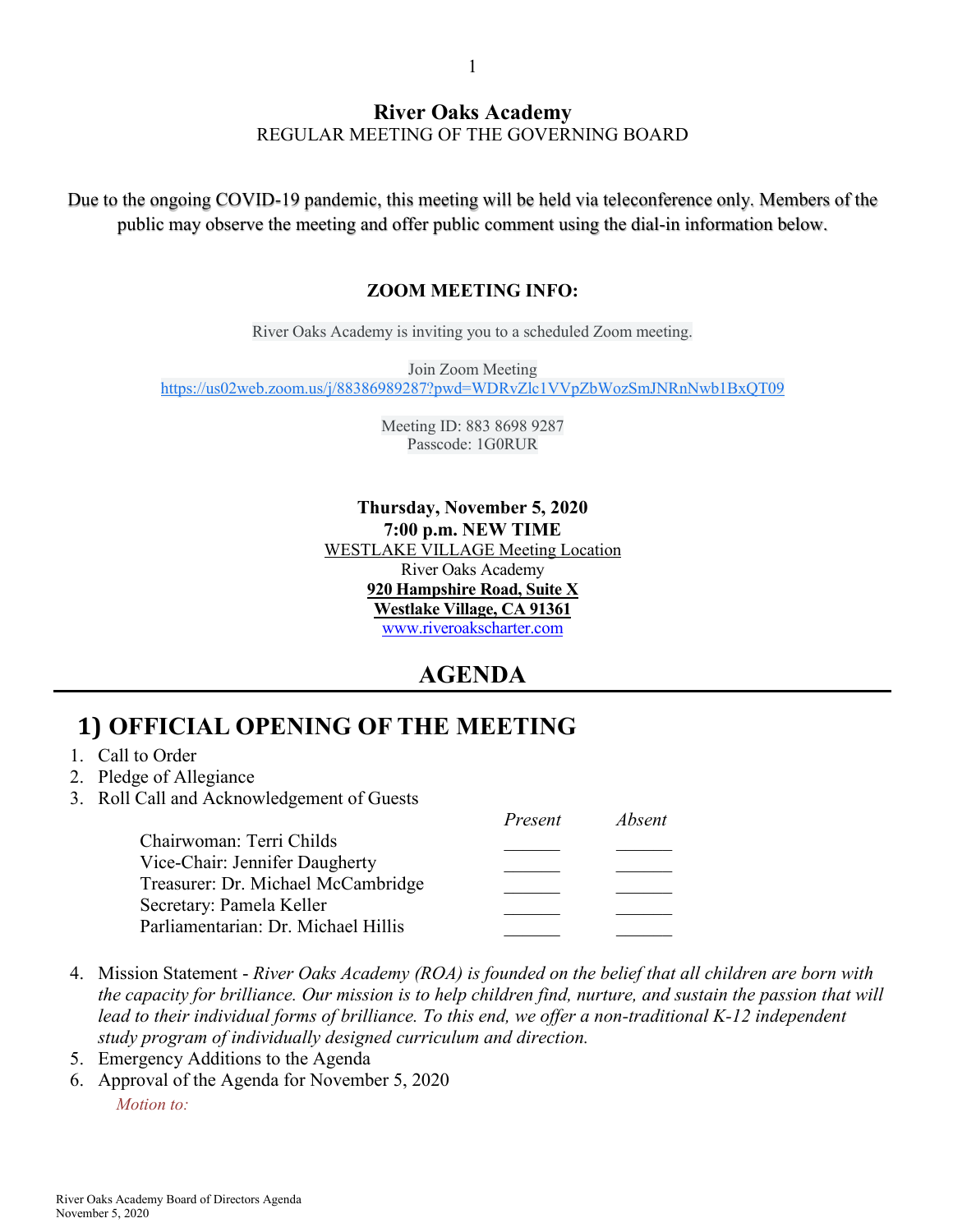# **2) ORGANIZATIONAL**

N/A

# **3) PUBLIC COMMENTS**

*Citizens who would like to address the Board on any item on the Agenda may do so now or when the President requests comments from the Public as the Board is considering the item. This portion of the Annual Board meeting is set aside for members of the audience to make comments or raise issues that are not specifically on the agenda. These presentations, both during open and agendized topics, are limited to three (3) minutes per presentation and the total time allotted to non-agenda items will not exceed fifteen (15) minutes.*

# **4) INFORMATION AND DISCUSSION ITEMS**

*These items are presented to the Board for information only and are not subject to action at this meeting. These items may be added to a future meeting for action by the Board.*

- 1. Budget Committee Informational (10 min)
- 2. Parent Advisory Council (PAC) Informational (10 min)
- 3. Teacher's Report Informational (10 min)
- 4. Oxnard Report (10 min)
- 5. Student Report Informational (10 min)
- 6. Career Pathways Report Informational (10 min)
- 7. High School Guidance Counselor—Informational (10 min)
- 8. SEL Report—Informational (10 min)

# **5) REPORTS**

- 1. Board Chairperson's Report
- 2. Individual Board Member Report
- 3. Director's Report
- 4. BSA Report
- 5. VCOE Report

# **6) CONSENT AGENDA ITEMS**

*Actions proposed for the Consent Agenda are items consistent with adopted policies and approved practices of River Oaks Academy and are deemed routine in nature. The Board will be asked to approve all of the Consent Agenda items by a single vote unless any member of the Board or the Public asks that an item be removed from the Consent Agenda and considered and discussed separately.*

- 1. Consideration to approve the September 29 and October 1, 2020 Minutes
- 2. Consideration to approve the ROA Financial Statement
- 3. Consideration to approve the ROA Board Report of Purchase Orders
- 4. Consideration to approve the ROA Board Report of Commercial Checks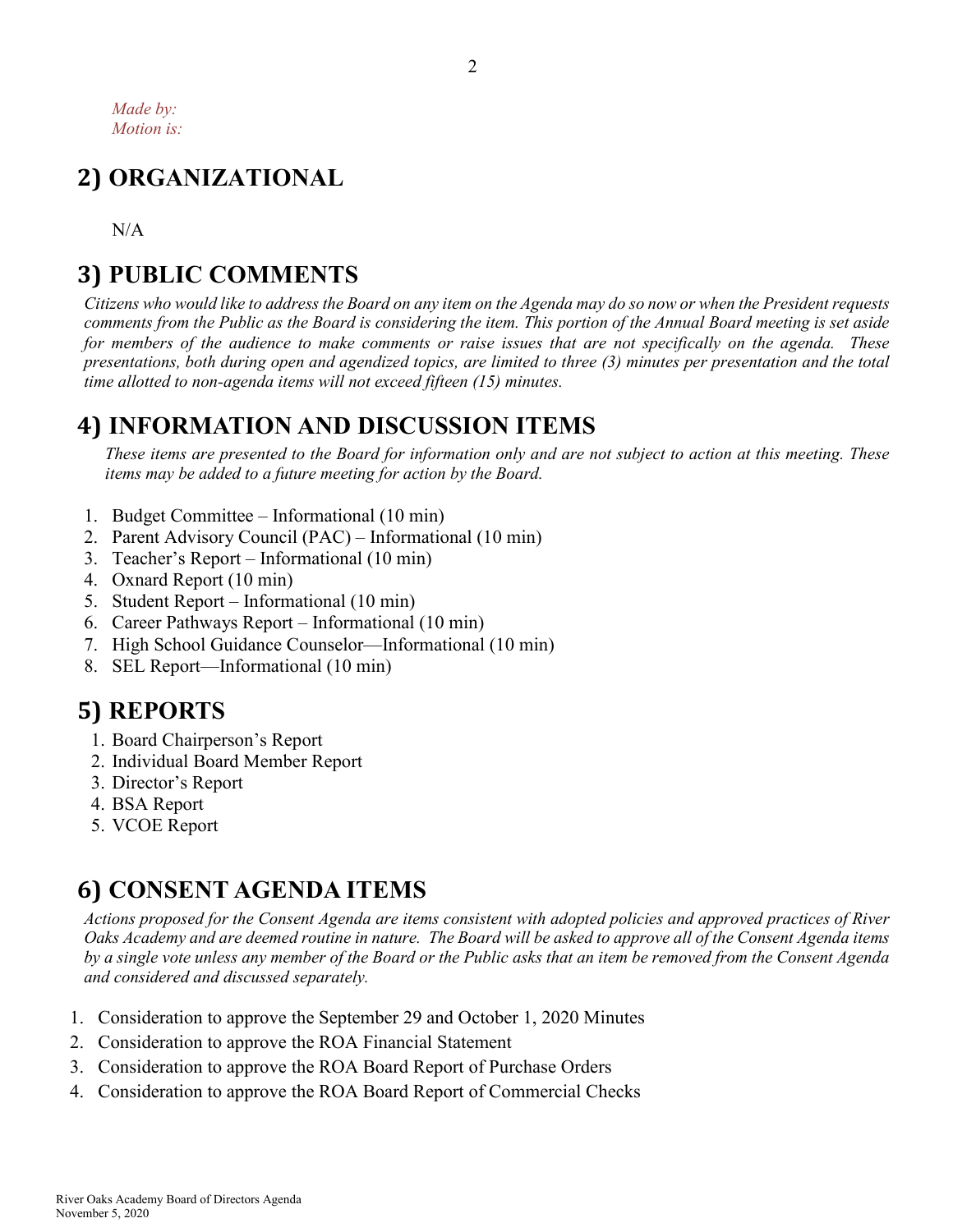*Public Comments: Motion to: Made by: Motion is:*

# **7) ACTION ITEMS**

1. Review, Discussion, and Approval of the retirement resignation note from Beverly Matsumura, our amazing and valued Administrative Assistant, effective as of November 30, 2020.

*Public Comments: Motion to: Made by: Motion is:*

2. Review, Discussion and Ratification of the hiring of Gretchen Gillis as the new Administrative Assistant with 1.0 FTE with a start date of November 2, 2020.

*Public Comments: Motion to: Made by: Motion is:*

- 3. Review, Discussion, and Approval of adding additional funds to Leah Dickenson's account, counseling services for our special education students; not to exceed: \$15,000.00.
	- a. We have had a high demand of counseling services this year for our special education students for a variety of reasons, including the effects of COVID-19.

*Public Comments: Motion to: Made by: Motion is:*

- 4. Review, Discussion, and Approval of the Lease Amendment #5, dated September 15, 2020, between Water Court, LLC and River Oaks Academy Charter School Corporation a nonprofit public benefit corporation for the premises consisting of approximately 7,054 rentable square feet located at 920 Hampshire Road, Suite X and V, Thousand Oaks.
	- a. This is a Lease Amendment to extend the expiration date of the facility lease until February 28, 2026. The Landlord has agreed to freeze the current lease rate until March 1, 2022 and to install new flooring in Suite V.

*Public Comments: Motion to: Made by: Motion is:*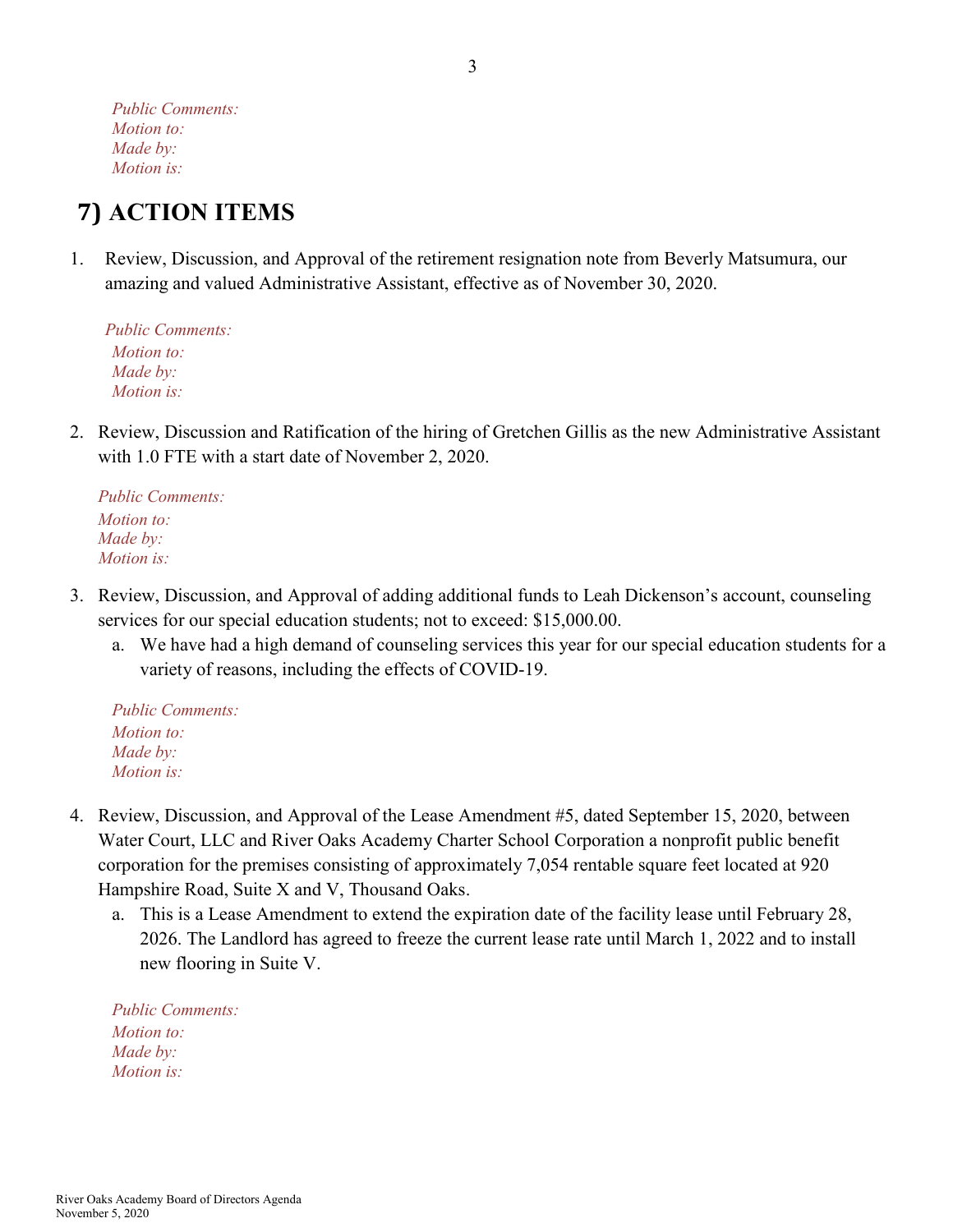5. Review, Discussion, and Approval to increase the encumbered amount for Antonio Mendoza for sanitizing our Westlake offices. Not to exceed: \$1,020.00

*Public Comments: Motion to: Made by: Motion is:*

6. Review, Discussion, and Ratification of the contract with Carol Tillman for training on how to write better and more comprehensive math goals for high school special education students. Not to exceed: \$125.00.

*Public Comments: Motion to: Made by: Motion is:*

7. Review, Discussion, and Ratification of the contract with Matthew Christie for the staff's CPR recertification training. Not to exceed: \$1,430.00.

*Public Comments: Motion to: Made by: Motion is:*

- 8. Review, Discussion, and Ratification of the following additional contracts with vendors for the  $2<sup>nd</sup>$  5week workshop session and the park classes:
	- a. Gabriela Hath; art; not to exceed: \$345.00
	- b. Michael Voogd, martial arts and cartooning; not to exceed: \$2,700.00
	- c. Ben Pfister, BeyondTheToolbox.com; "Artistic Math Class"; not to exceed: \$1,640.00
	- d. Robert Remedi, Outdoor activities; not to exceed: \$2,100.00
	- e. Breakthrough Sports; not to exceed: \$2,700.00
	- f. Vivian Rhodes, script writing; not to exceed: \$450.00

*Public Comments: Motion to: Made by: Motion is:*

9. Review, Discussion, and Approval of the renewal of our subscription to "Mathseeds" for 35 licenses from 11/21/2020 through 11/20/2021; not to exceed \$350.00.

*Public Comments: Motion to:*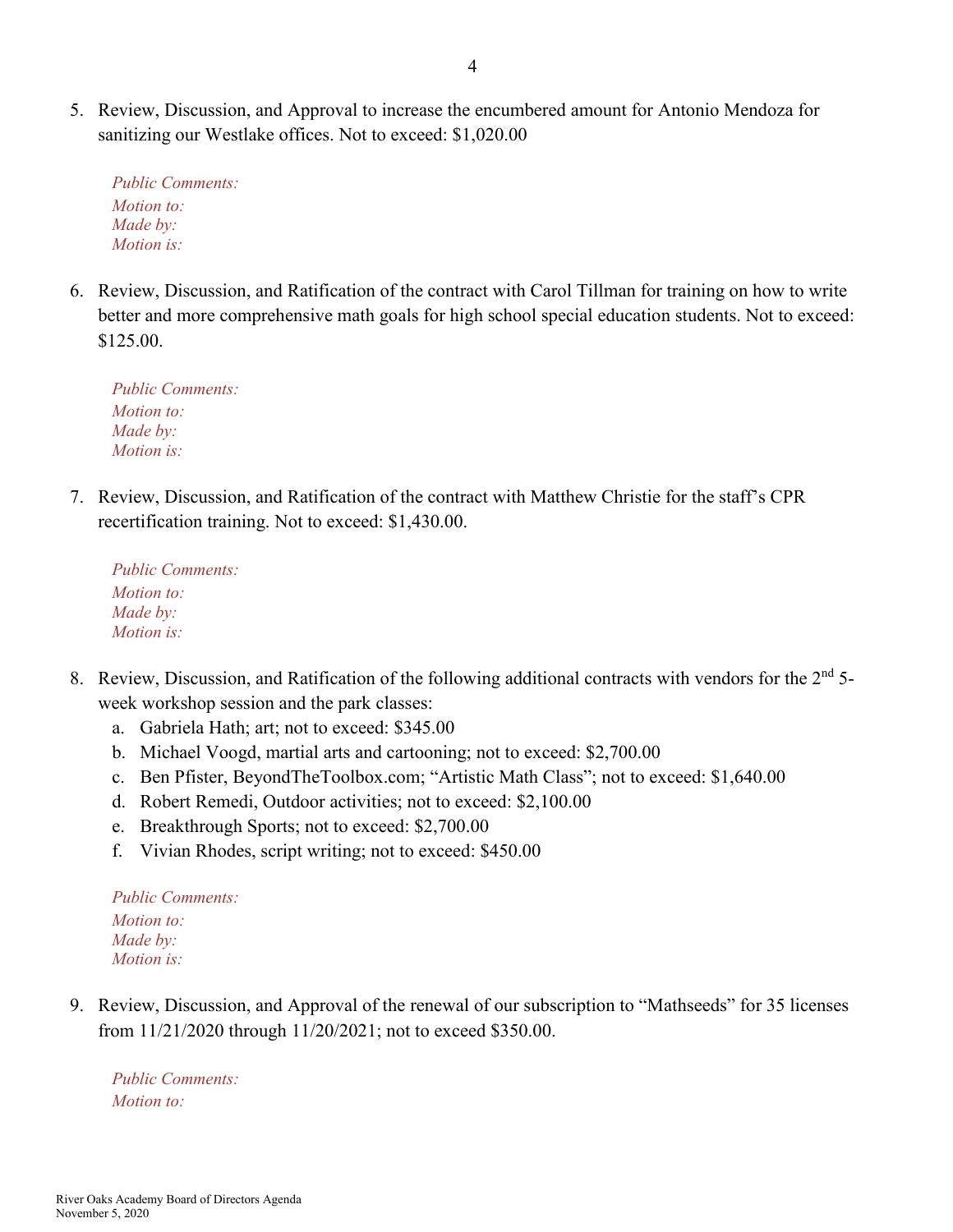*Made by: Motion is:*

- 10. Review, Discussion, and Approval of the following contracts with the presenters for our Social Emotional Parent Speaker Series, starting in January 2021:
	- a. Bonnie Vandenburg \$100
	- b. Julie Tunick \$225
	- c. Leah Dickenson \$200
	- d. Shoshona Wheeler \$125

*Public Comments: Motion to: Made by: Motion is:*

- 11. Review, Discussion, and Approval of the Covid-19 Face Covering Policy.
	- a. This Policy was developed with the help of our insurance company, CharterSafe, to protect staff and all stakeholders during this epidemic.

*Public Comments: Motion to: Made by: Motion is:*

- 12. Review, Discussion, and Approval of the revised Salary Schedule for the Administrative Assistant.
	- a. This Salary Schedule has been revised to fit the newly adopted job description for the Administrative Assistant position with the change of staff in that position.

*Public Comments: Motion to: Made by: Motion is:*

- 13. Review, Discussion, and Approval of the renewal Invoice from ParentSquare for our annual subscription from 11/15/2020-11/14/2021; not to exceed \$1,685.00.
	- a. This invoice is for our communication platform called ParentSquare, which we use regularly to inform parents of happenings at ROA.

*Public Comments: Motion to: Made by: Motion is:*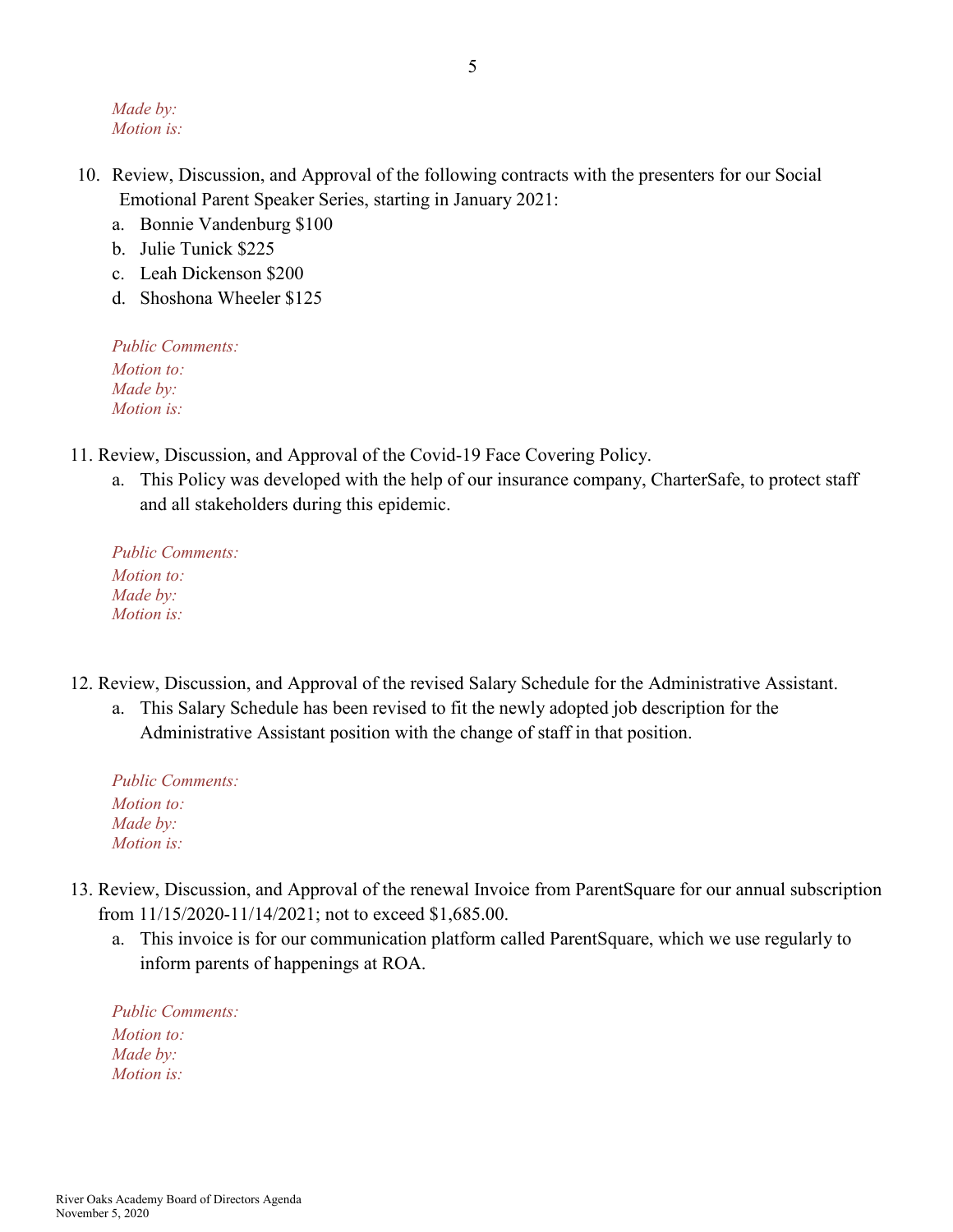- 14. Review, Discussion, and Approval of increasing Ms. Phuong Hong's FTE from .5 to .75 retroactively to October 1, 2020.
	- a. Phuong is an extremely valued and hard-working part of the math team at ROA. She has been an instrumental part in many of our math changes and consistently works many hours beyond the previously approved .5 FTE.

*Public Comments: Motion to: Made by: Motion is:*

- 15. Review, Discussion, and Approval of the Declaration of Need for Fully Qualified Educators (CL500 form).
	- a. The River Oaks Academy Board approves to meet the State's credential requirements to have 3 multiple subject teachers and 1 single subject teacher add an EL authorization to their credential and one special education teacher add an autism authorization to her credential.

*Public Comments: Motion to: Made by: Motion is:*

### **8. CLOSED SESSION**

During this meeting the Board may adjourn to Closed Session to review and consider the topics below:

N/A

### **9. OPEN SESSION ACTION ITEMS**

 $N/A$ 

| <b>Public Comments:</b> |  |
|-------------------------|--|
| <i>Motion to:</i>       |  |
| Made by:                |  |
| <i>Motion is:</i>       |  |

### **10. FUTURE AGENDA ITEMS**

*These items are presented by the Board and are not subject to action at this meeting. These items may be added to a future meeting for action by the Board.*

### **11. ADJOURNMENT**